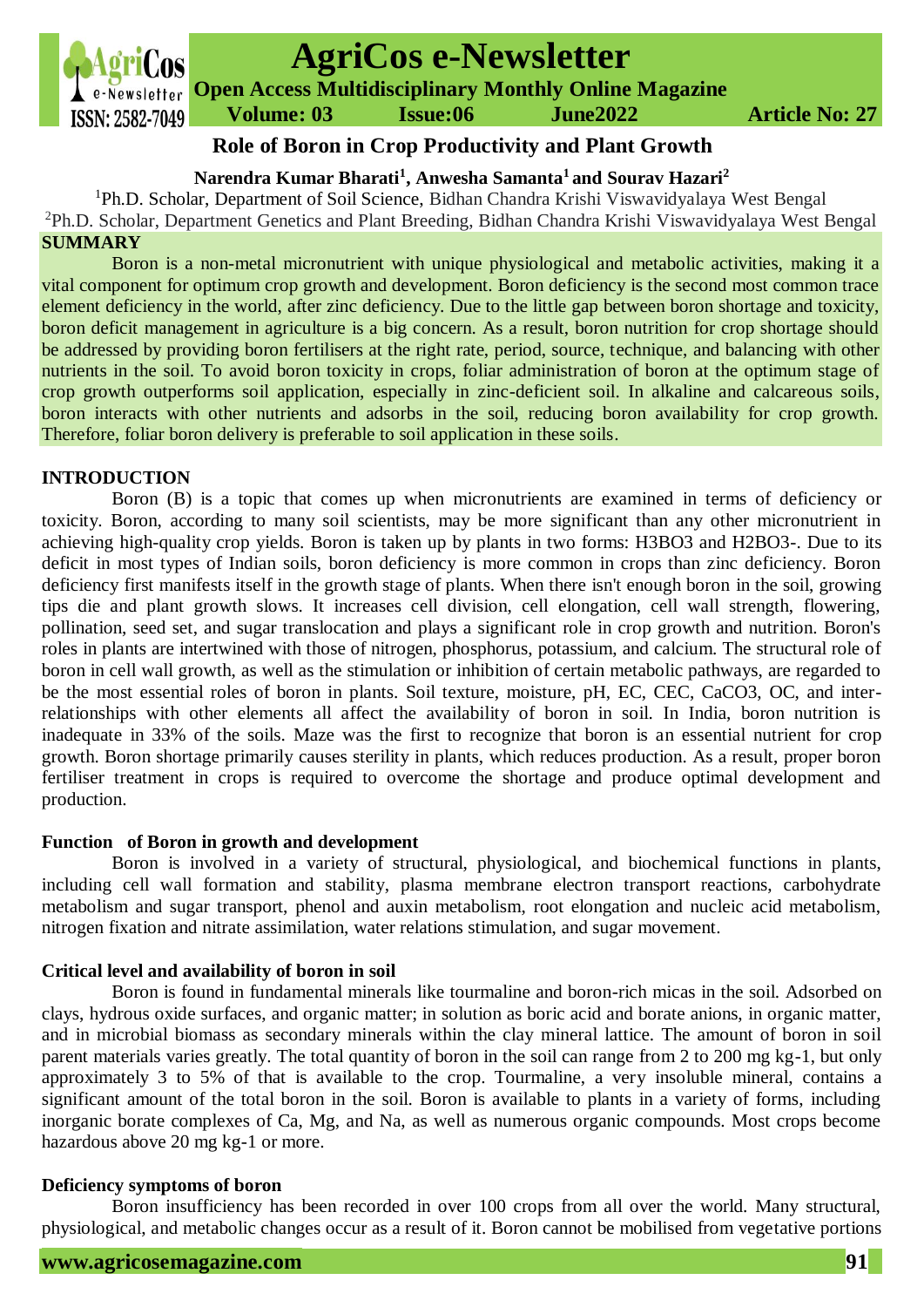to actively growing plant tissues like shoots, root tips, flowers, anthers, pollen, seeds, or fruits in most crops. Boron is transported largely through the xylem channel as a result of transpiration. Deficiency symptoms appear initially in newly produced plant tissue such as young leaves and reproductive structures as a result of this. Chlorosis and mortality of the developing points are common B deficient signs, as are stem distortion, thickness, and cracking, creation of rosettes, growth of auxiliary buds, bushy growth, and repeated branching. Roots become twisted and thick, roots exhibit excessive branching, root crops frequently fail to grow edible portions, dark coloured corky patches appear, buds or blossoms drop, fruits and seed are also harmed. Water soluble boron concentration in soil is classified according to its adequacy, shortage, and toxicity to crop plants.

#### **Factors affecting boron availability in soils**

Boron concentration and availability in soils are influenced by a variety of characteristics such as parent material, texture, clay mineral nature, pH, liming, organic matter content, and interrelationships with other elements. As a result, understanding the components that influence boron intake is critical for determining boron insufficiency and toxicity under various circumstances.

#### **Parent material**

Parent material is thought to be a major determinant of boron availability from the soil. In general, volcanic rock-derived soils in tropical and temperate regions of the world have substantially lower boron concentrations than sedimentary rock-derived soils in dry or semi-arid areas. High boron concentrations are commonly seen in soils derived from marine shale-enriched source material. Lacking boron concentrations have been seen in soils originating from acid granite, other igneous rocks, fresh-water sedimentary deposits, and coarse textured soils low in organic matter.

#### **Soil texture and clay minerals**

Boron availability is often lower in coarse-textured soils than in fine-textured soils. It's possible that this is one of the reasons why boron deficiency in agricultural plants is so common on sandy soils. Because boron leaching losses from sandy soils are so significant, these soils are typically deficient in accessible boron. Boron deficiency is less common in silty and clay soils than in sandy soils. At the same equilibrium concentration, boron adsorption is higher in fine-textured soils than in coarse- and medium-textured soils. The amount of native boron in the soil is also influenced by its clay concentration. At the same time, plants grown in coarse-textured soils had increased water soluble boron concentrations and boron uptake. Illite clay types generally have more boron adsorption than kaolinite or montmorillonite clay types. Sims & Bingham discovered that iron (Fe) and aluminium (Al) coated kaolinite or montmorillonite adsorbed more boron than uncoated clays.

# **Soil reaction (pH) and liming**

Plant availability of boron diminishes when soil pH rises, especially at pH 6.5. However, due of boron sorption to the iron and aluminium oxide surfaces of soil minerals, extremely acid soils (pH less than 5.0) tend to be poor in accessible boron. Some crops with a high boron demand, such as alfalfa, also require a soil pH of greater than 6.5 for optimal growth, hence liming may be required. Overliming acid soils, on the other hand, has frequently resulted in temporary boron deficiency, particularly when liming to pH levels above 7.0.

#### **Soil organic matter**

The majority of the boron in soils is found in organic materials. Soils with little organic matter content have a lesser capacity to supply boron and will require more frequent boron fertiliser at lower rates. Because soil organic matter must degrade to release complexed boron, conditions that restrict organic matter breakdown, such as chilly, rainy weather or hot, dry weather, can lower accessible boron in soils.

#### **Soil Moisture**

Even if boron levels in the soil are higher than optimal, low soil moisture content reduces boron uptake. Because soil drying reduces water uptake, boron transport to plant roots via mass flow is reduced. Microorganisms mineralize boron from organic matter at a slower rate when soil moisture is low. B insufficiency can also be caused by low plant transpiration.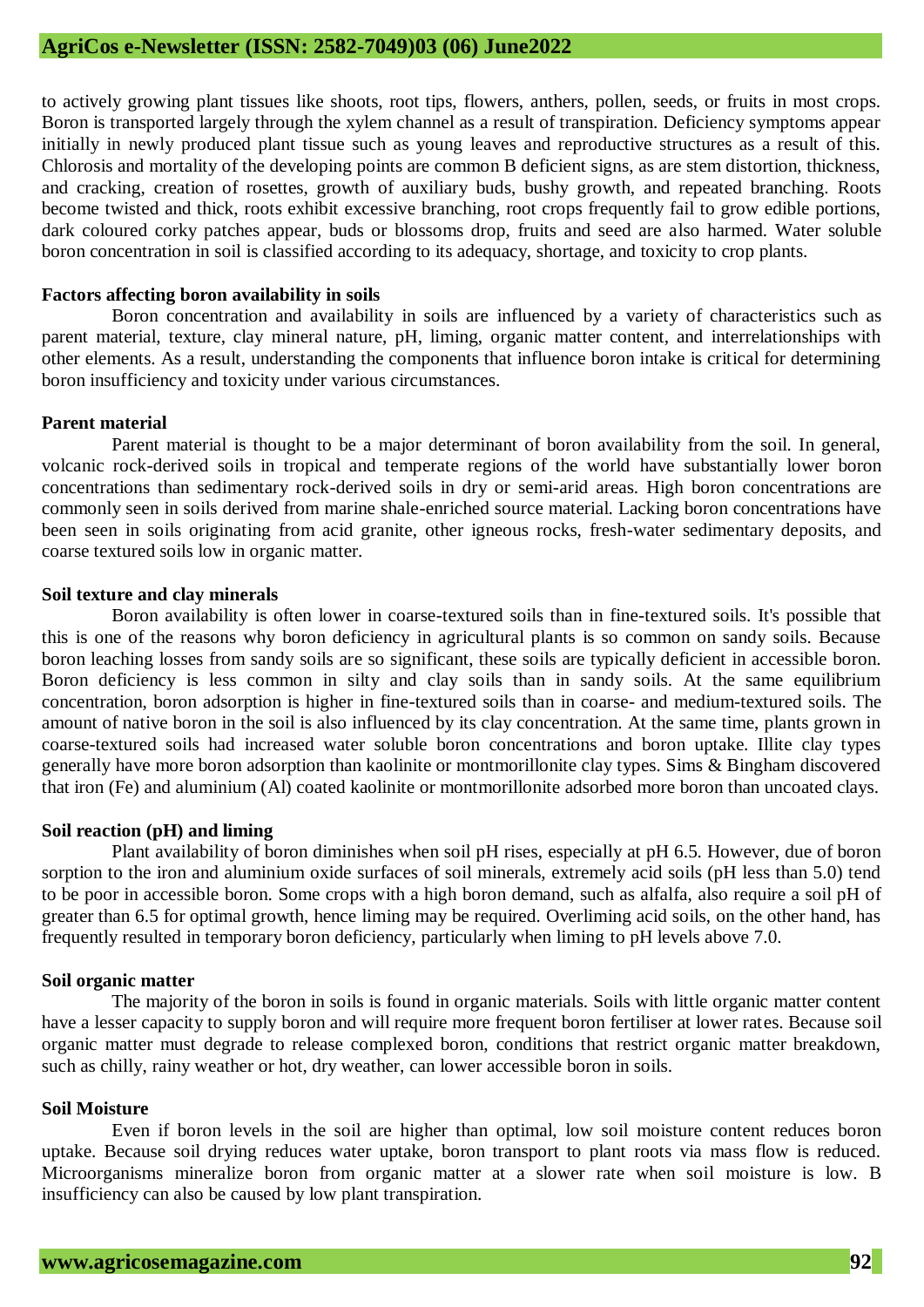#### **Soil microbial activity and Soil fertility**

Plant-available boron is liberated from organic complexes as microorganisms break down soil organic materials. Warm, moist soils with proper aeration are ideal for increased microbial activity. Drought conditions, cold and wet soils, poor soil tilth (poor aeration), and balanced soil fertility often result in better boron uptake by plants. The improved plant vigour and root growth that results allows for more boron and other nutrient uptake. As a result, soil test findings should be scrutinised carefully, and nutrients that are marginal or deficient should be provided at suggested rates.

#### **Liming**

Because pH has a negative relationship with boron availability, soil amelioration using lime raises the pH, resulting in boron deficit. Soluble boron reacts with calcium ions in acid soils to generate the very insoluble Ca-metaborate, which lowers boron availability to crops. Overliming acid soils, on the other hand, has frequently resulted in temporary boron deficiency, particularly when liming to pH levels above 7.0.

#### **Interactions of boron with other nutrients**

Boron's (B) roles in plants are intertwined with those of nitrogen (N), phosphorus (P), potassium (K), and calcium (Ca). Its interactions (synergistic or antagonistic) with the majority of nutrients (N, P, K, Ca, Mg [magnesium], Al [aluminium], and Zn [Zinc]) may have a role in regulating B availability to plants in the soil. The availability of native and applied boron is influenced by the presence of other elements in the soil, which can be beneficial or harmful. For example, a low level of B in the soil aided in the increase of Zn content in plants, but a high level of B in the soil inhibited the increase of Zn content in plants (antagonism). The presence of a low level of Zn in soil aided the increase of B content in plants, whereas the presence of a high level of Zn in soil inhibited the increase of B content in plants (antagonism). Increased boron treatment has a synergetic effect on Ca content in plant leaves and stems. Increasing the amount of boron applied has an antagonistic effect on the concentration of Zn in the leaf and stem. In terms of crop assimilation/uptake as well as crop produce, a substantial association has been discovered between K and B fertilisers.

#### **Amelioration of boron deficiency**

The agriculture sector's boron nutrient study has greatly benefited in a better understanding of the role of boron in crop plants. The amount of boron that should be included in fertiliser recommendations is determined by crop requirements and soil boron test levels. A high boron rate may be required for sandy-type soils, soils with acidic and basic pH, high calcium concentration, and low organic matter content. For optimal development and production, knowing the application rate, method, and time of application, the source of nutrients to use, and how the components are influenced by soil and climatic conditions are all important. Because boron is non-mobile in plants, it requires a consistent supply from the soil, fertigation, or foliar spray to ensure maximum plant growth. The only method to deal with boron scarcity is to use it outside.

## **Boron Fertilizer**

Boron can be given to the soil as a pure boron ingredient, such as borax, or it can be purchased in a fertiliser mix. It can also be dissolved in water and sprayed on the crop or soil as a foliar application. It can also be used to irrigate crops (fertigation). In India, there are several boron fertiliser sources to choose from. Borax, granubor, boric acid, and solubor, among other boron fertilisers, are suited for soil and foliar application.

#### **Method of Application, dose and precautions**

Instead of row/banded approaches, broadcast is the preferred application method. Broadcast applications should be made 1 to 2 weeks before seeding or planting. To avoid boron toxicity problems, typical boron application rates are 0.5 to 2.0 kg ha-1 for soils with a pH less than 6.5, but 2 kg ha-1 for calcareous soil. Foliar sprays with boric acid, solubor, and sodium borate are effective. Foliar applications of 0.2 to 1.0 percent boric acid or borax at the preflowering, pollination, and head formation stages increase crop production, but not to the point of toxicity. Boron-containing fertilisers should be used with caution because if it comes into touch